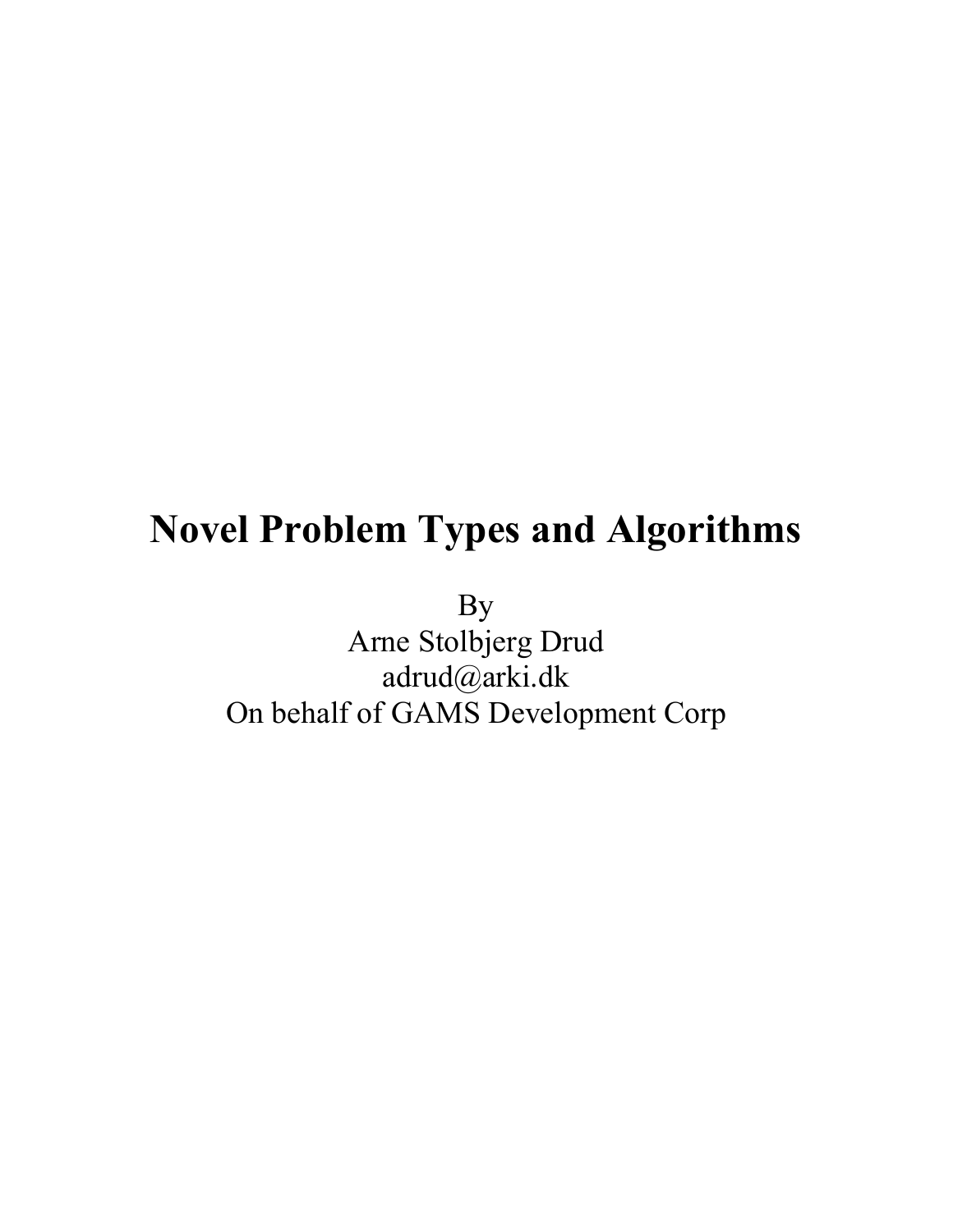# **Background**

### **Objective:**

- Move New Model Types / Algorithm Types from a Research Environments to a General User Environment.
- Help new tools become mature.
- Utilize Cross fertilization

### Requirements for the **Research Environment**:

Realistic problems / models that are challenging but not unrealistic given the current level of theory and technology.

Requirements for a **General User Environment**:

Tools that can solve interesting problems, preferably without too much expert / algorithm specific knowledge.

### **Examples:**

- MPEC: Mixed Complementarity Problems with Equilibrium Constraints.
- MINLP: Mixed Integer Nonlinear Programming
- GLOBAL: Global vs. Local for NLP and MINLP.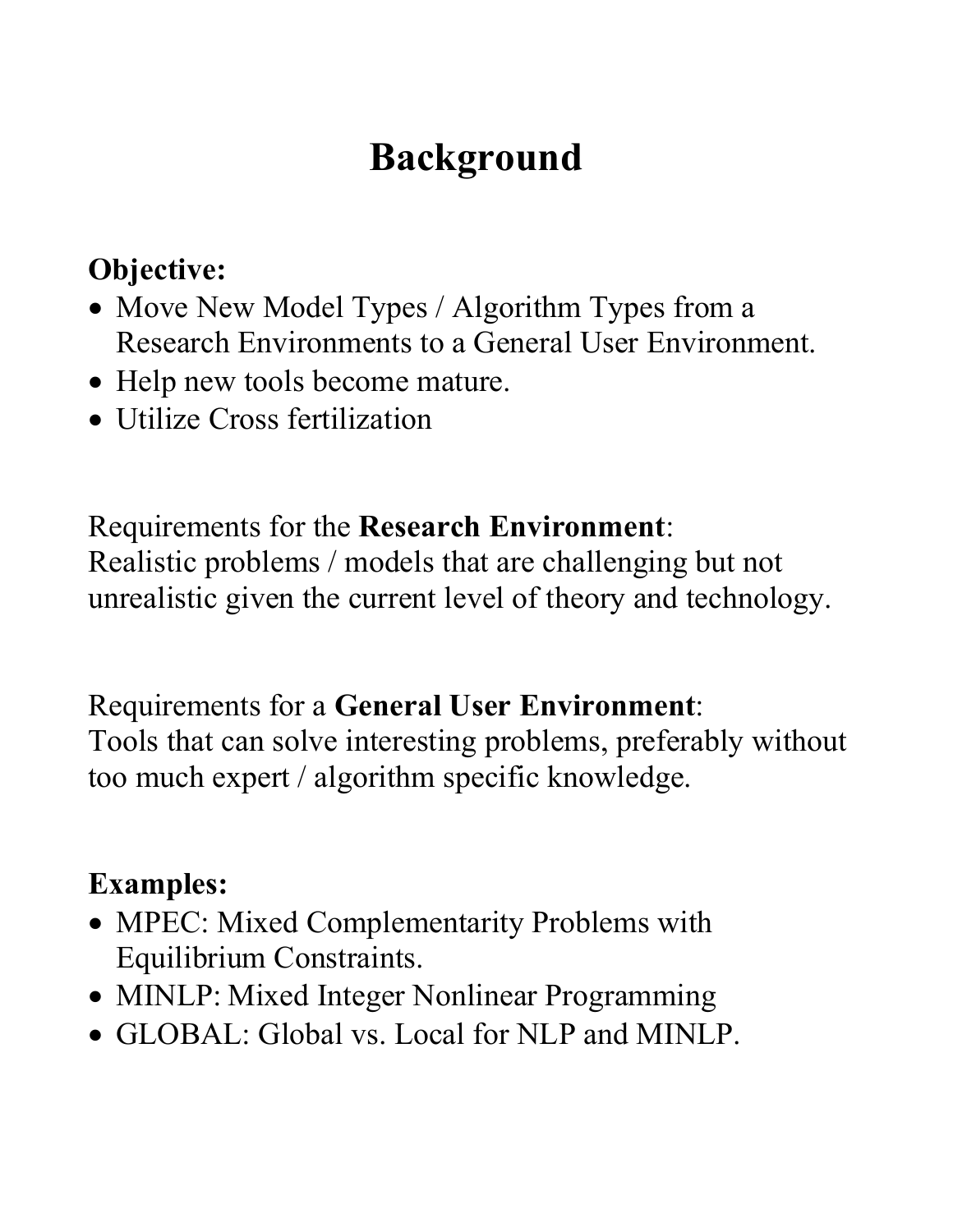#### **What is an MPEC model?**

The Mathematical formulation of an MPEC model is

Max or Min  $f(x,y)$ s.t.  $g(x,y) \leq 0$  $0 \leq h(x,y) \perp y \geq 0$ 

where  $\perp$  means that h must be "complementary" to y, i.e. either  $h_i$  or  $y_i$  is zero for each index i. General lower and upper bounds on the variables can be handled using similar complementarity concepts.

The  $h(x,y)$  constraints represent the optimality conditions for the solution of a sub-model where y is the set of variables and x is considered a fixed vector.

x will often represent the decision of a leader or top level decision maker and y will represent the decision of the follower or lower level decision maker.

y is a function of x (the lower level decides y when x is known). However, y is in the general case not a nice function  $of x$ .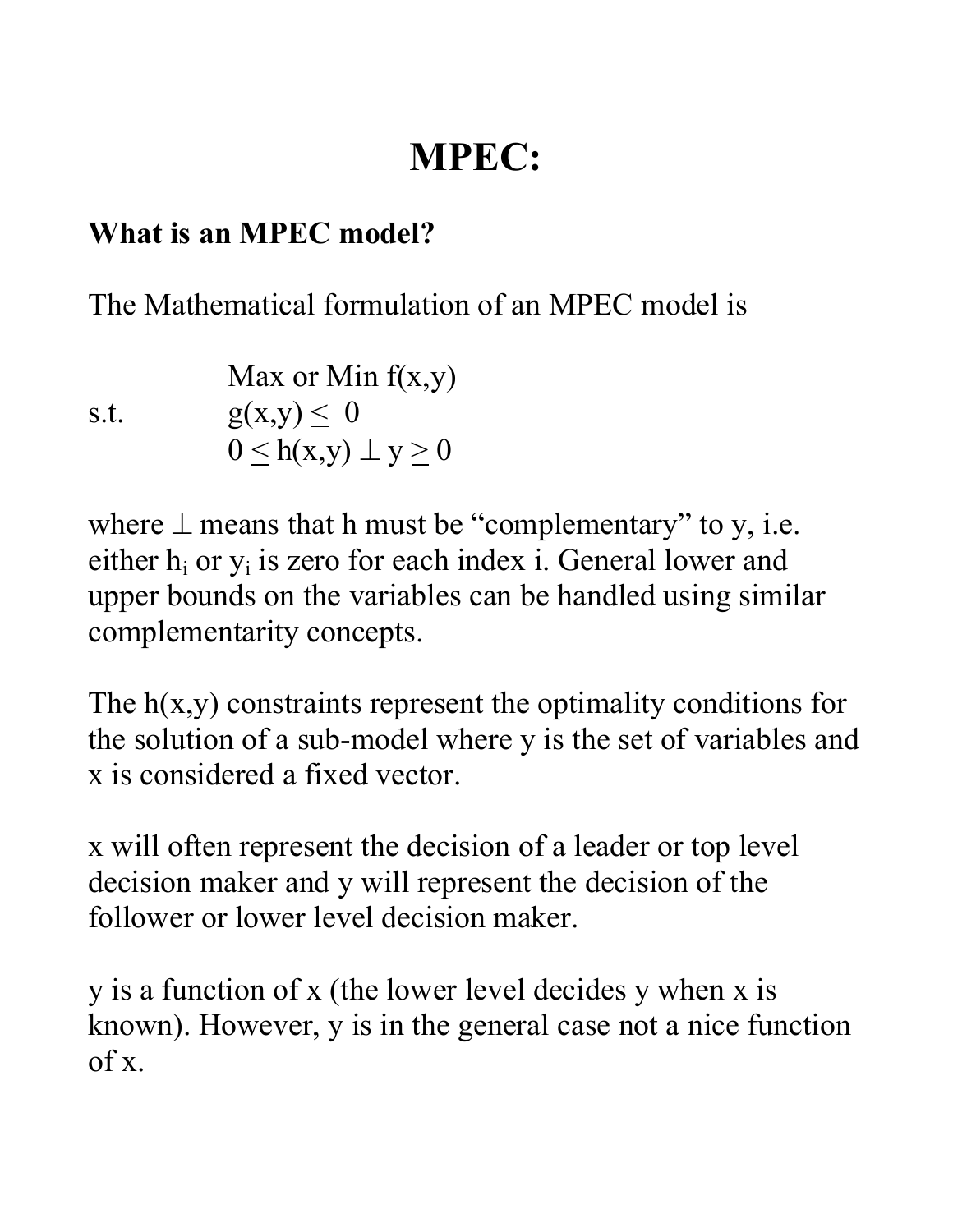#### **Where do MPEC models come from?**

MPEC models are very natural in economic analysis (government decisions vs. the decisions of optimizing agents, for example optimal tariff calculations). Objective can be utility maximization subject to revenue constraints (g constraints).

Traffic models: Traffic control mechanisms (toll prices and locations) vs. the free travel decisions of the consumers. Objective can be minimization of congestion or delays.

Optimal Design: Find a design (upper level) that can withstand the worst case load within a set of possible loads (lower level model).

Inverse Problems in Structural Engineering: Find some design parameters (upper level) that can explain observed cracks in a structure, defined through the lower level model.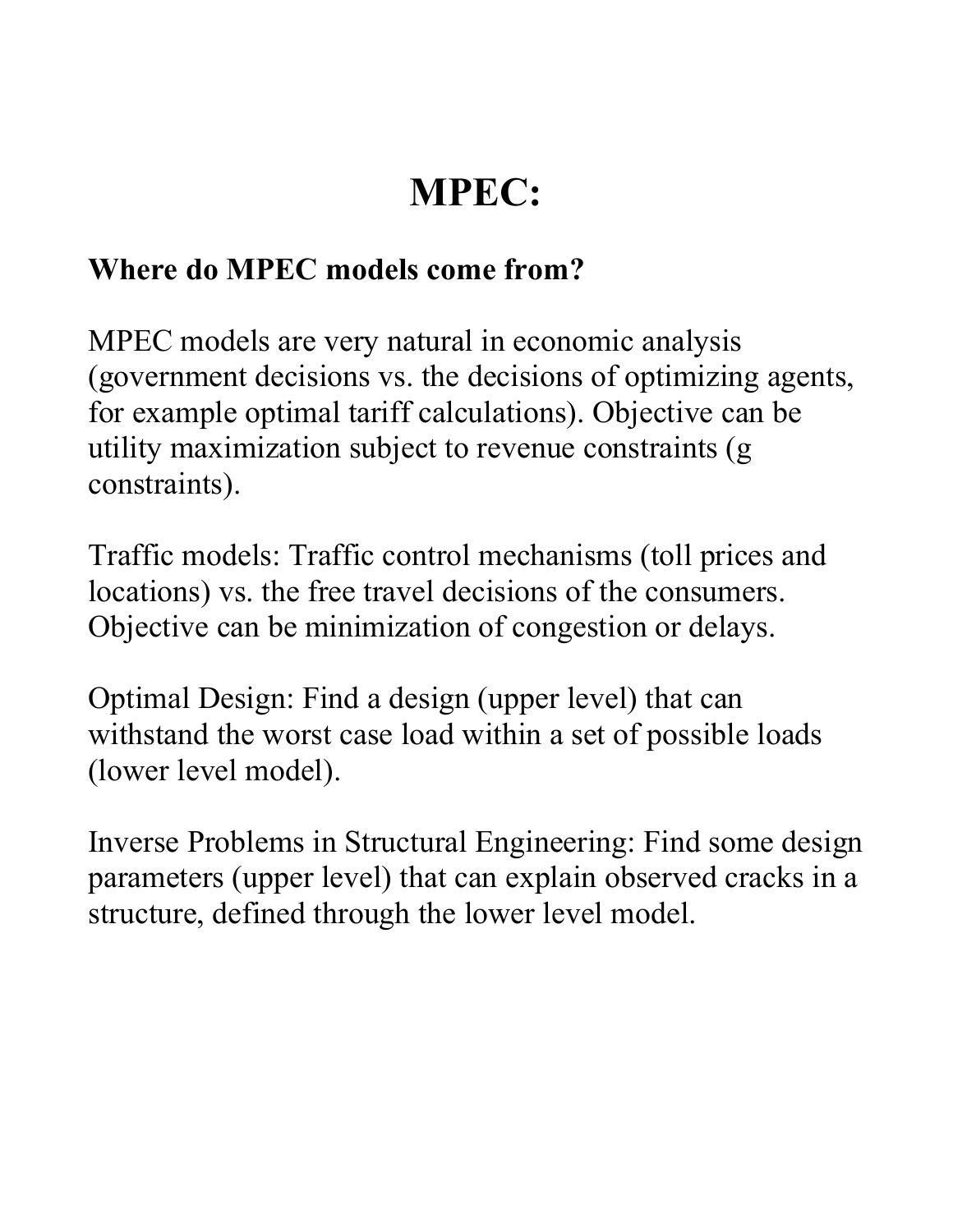### **How are MPEC models solved today?**

**Difficulty:**  $y(x)$  is a non-smooth (potentially one-to-many mapping). Try Smoothing.

**Theory:** The basic complementarity constraint can be defined through a complementarity function with the following property:  $\Phi(r,t) = 0 \Leftrightarrow 0 < r \perp t > 0$ 

Examples of such functions are

- $\Phi(r,t) = \min(r,t)$
- $\Phi(r,t) = (r^2 + t^2)^{1/2} r t$

The functions are in general smooth for r and t both strictly positive but non-smooth when r or t is zero.

The complementarity constraints are smoothed through the use of some perturbed complementarity functions. Examples are:

- $\Phi(r,t,\mu) = (r^2 + t^2 + \mu)^{1/2} r t = 0$
- $\Phi(r,t,\mu) = r \mu \log(1 + \exp((r-s)/\mu)) = 0$

where  $\mu$  is a small number.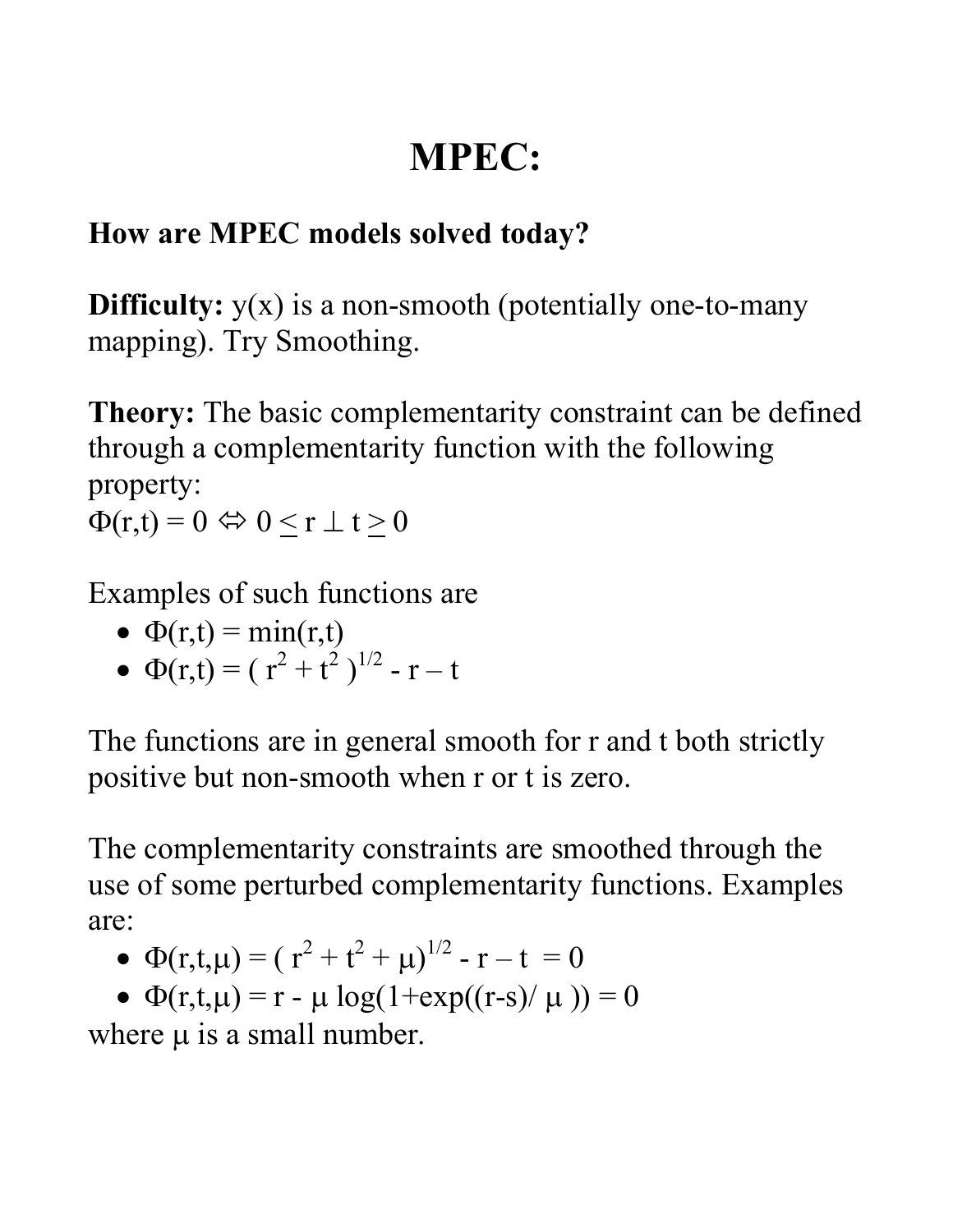The smoothed version of the constraints  $0 \leq h(x,y) \perp y \geq 0$ can be formulated in various ways:

- Directly as  $\Phi(y, h(x,y), \mu) = 0$
- With an auxiliary variable  $s = h(x,y)$  and the complementarity is equivalent to  $\Phi(y,s,\mu) = 0$
- Each individual complementarity function can be set to zero or their sum can be set to zero.

The resulting overall model is a smooth NLP.  $\mu$  is started at some positive value and  $x(\mu)$  and  $y(\mu)$  are traced as  $\mu$  is reduced toward zero.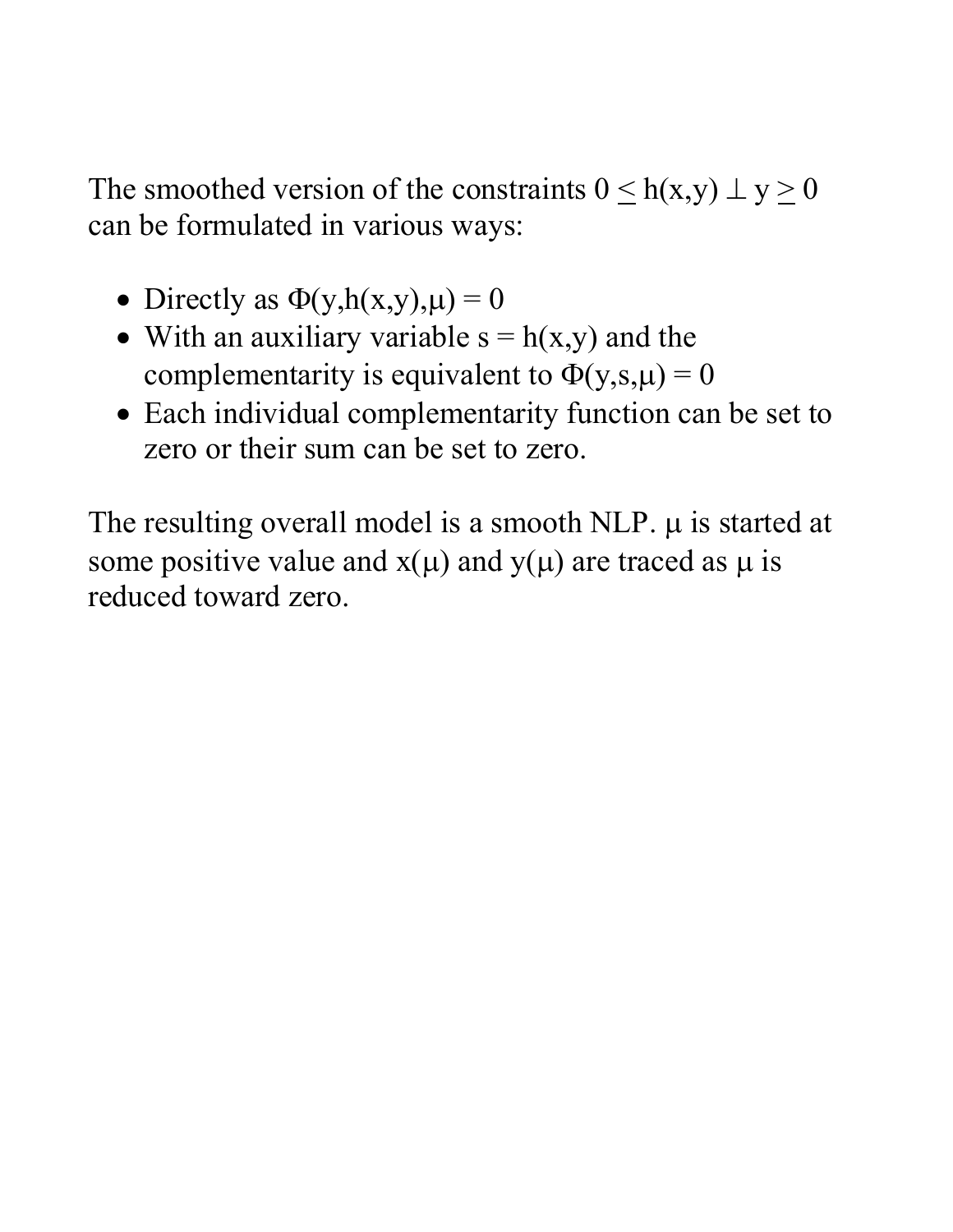### **How are MPEC models solved today?**

**Practice:** There are many choices to be made in the framework outlined above (Ferris et.al. list 23 alternative formulations), and the best method is not known. It probably depend on the model in some unknown way. Experimentation is therefore necessary.

How do we facilitate the general framework and the experimentation?

- GAMS/CONVERT will rewrite an MPEC model to an NLP model: The output is the source code of an NLP model.
- An option file controls the choice of  $\Phi$  function, the type of reformulation, the initial value for  $\mu$ , and an update method.
- The NLP solver is selected from among the standard GAMS solvers.
- MPECLib has over 90 models from the literature available for immediate experimentation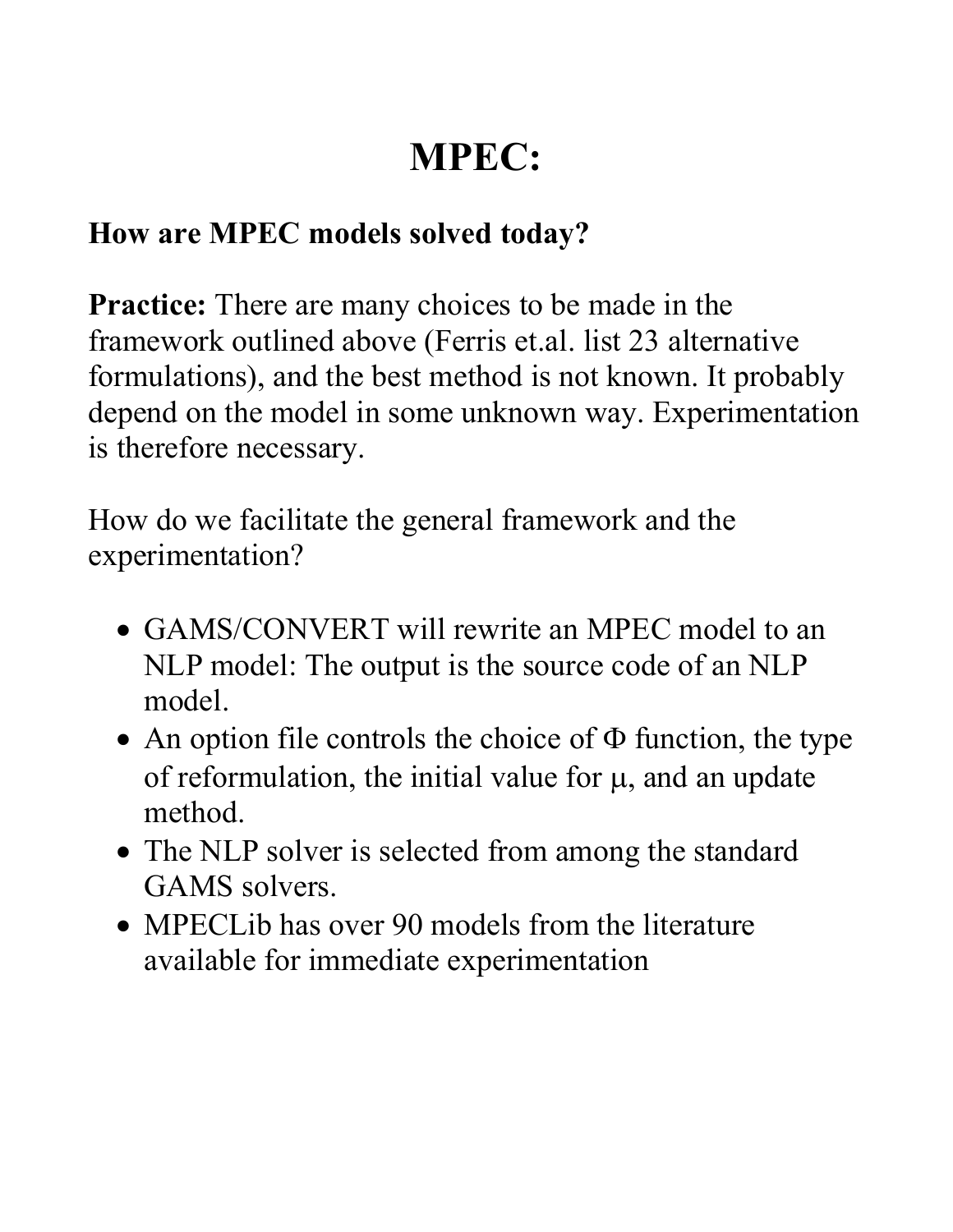### **Challenges for NLP Solvers:**

- Although the  $\Phi$  functions are mathematically nice, they can be nasty from a numerical point of view.
- Local solutions can be a problem.
- Global solvers should be used on smaller models. However, we loose the continuation property from slow decrease of µ.

### **Challenges for GAMS:**

- The Φ functions can be complex in terms of the existing GAMS operators. Repetition of complex arguments may require duplication of code.
- Numerically stable implementations can be hand-coded in a programming language but are not straight forward in a GAMS context.
- Efficient addition of new multi-argument functions is therefore an ongoing development activity at GAMS.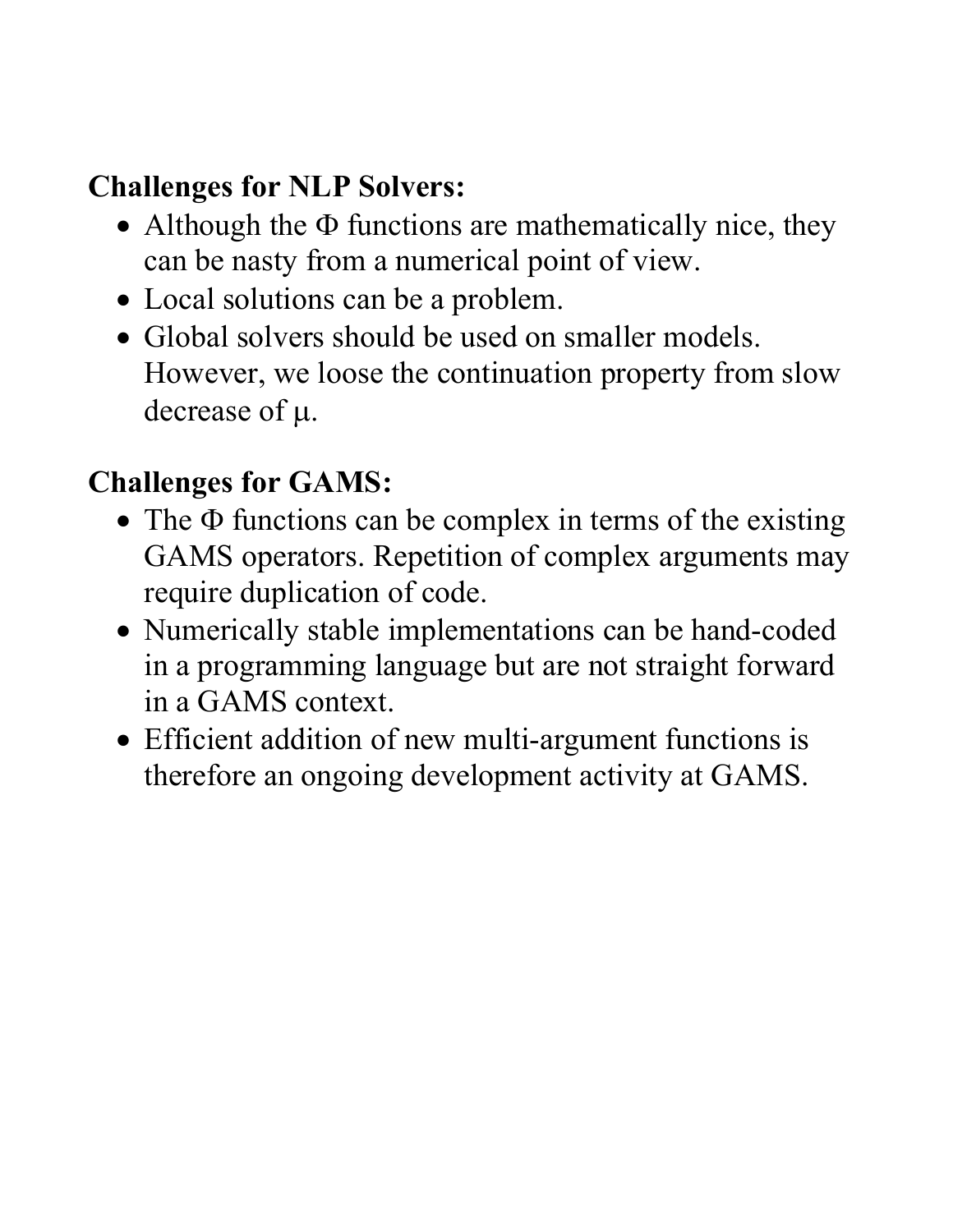#### **What is an MINLP?**

| Max or Min f(x,y)      |              |
|------------------------|--------------|
| s.t.                   | $g(x,y) = 0$ |
| $1 \le x \le u$        |              |
| y discrete (or binary) |              |

where g has some nonlinear components.

### **Where do MINLP models come from?**

Any NLP model with some discrete component becomes an MINLP model. They are very common in areas such as:

Engineering design Fixed charge problems Financial Optimization and in many other applications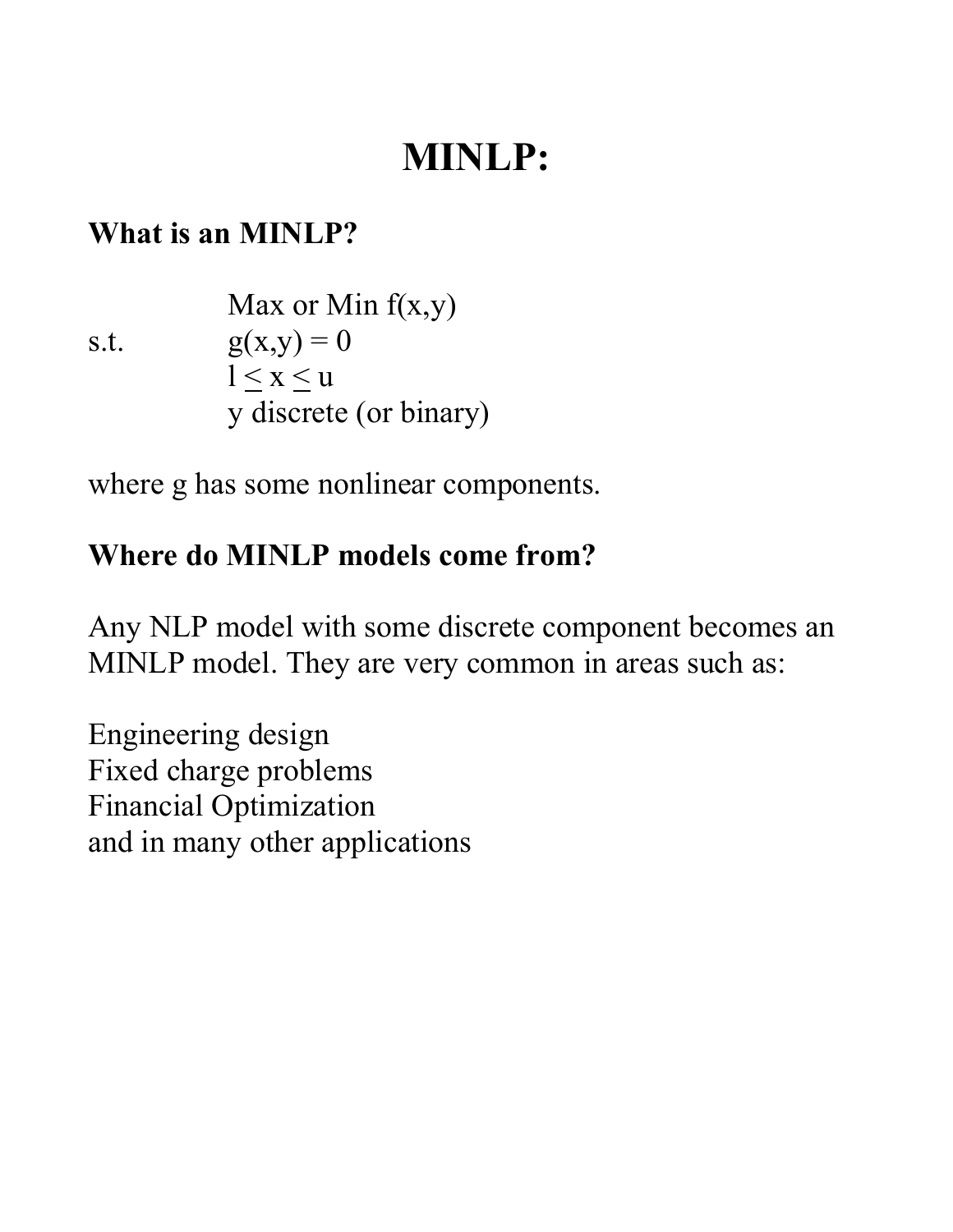### **How are MINLP models solved today?**

There are today two basically different approaches:

### **Outer Approximation:**

- The model is linearized and the resulting MIP model is solved with on the todays efficient linear MIP solvers to give a suggestion for the discrete variable y.
- An NLP model is solved for fixed y.
- A new linearization is created using the new point and the process repeats until some stopping criteria is met.

### **Branch and Bound:**

- The relaxed MINLP models is solve (y is considered continuous).
- If one of the y-components say  $y_i$  is not integer the model is split into two sub-models by restricting  $y_i$ .
- Sub-models are fathomed or solved in the same way as in Linear Branch and Bound. The (local) NLP solutions are used as bounds.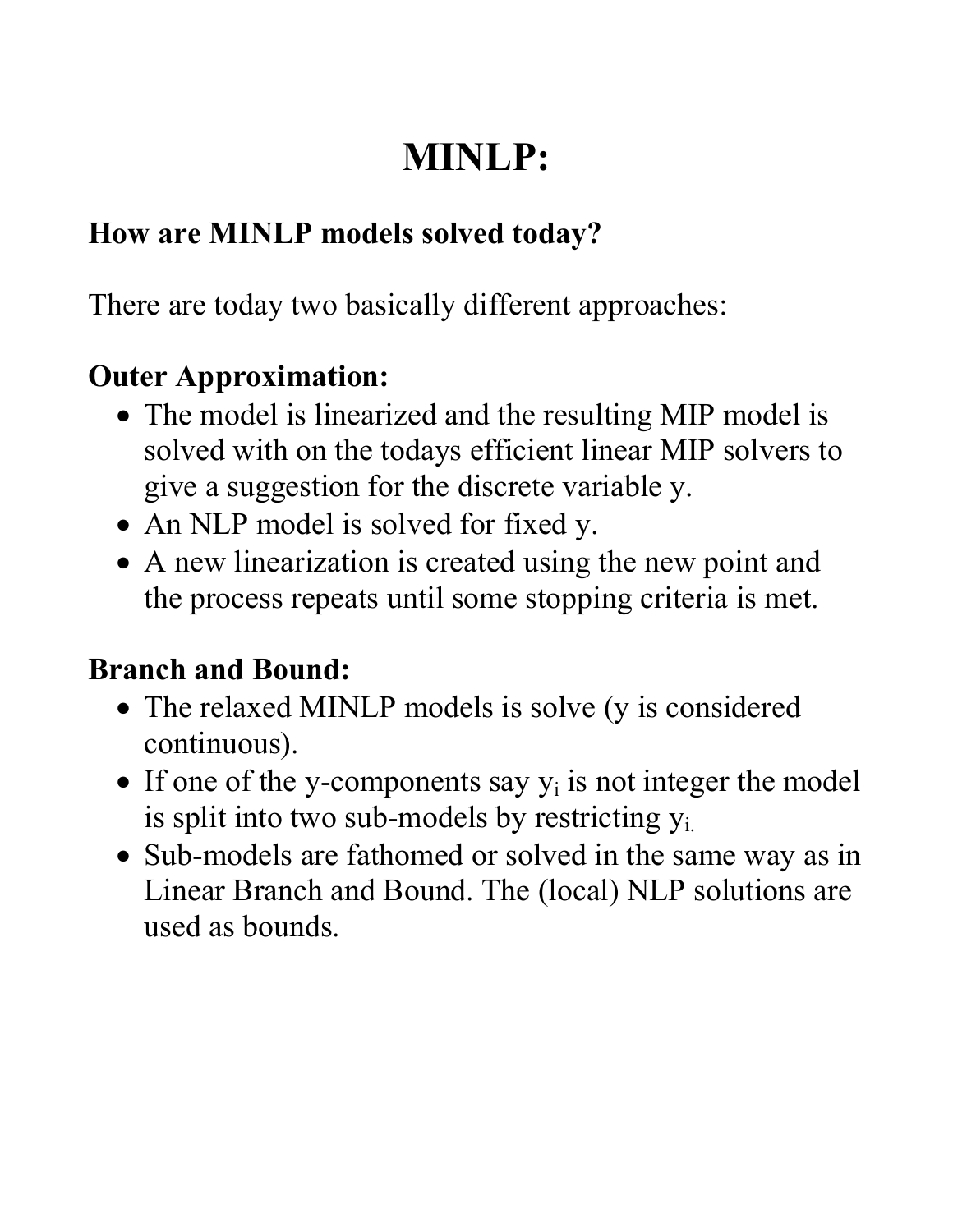#### **Outer Approximation:**

Outer Approximation as implemented in **DICOPT** (Grossman et.al.) has been very important in demonstrating that MINLP models are a relevant tool in practice.

Outer Approximation works well when the model has a significant combinatorial component and the NLP models are fairly easy to solve. Any progress in MIP and NLP technology is automatically transferred to the solution of the MIP and NLP sub-problems.

Outer Approximation will not work well on models where many of the sub-NLP models are infeasible or fail. Failure can happen because the sub-NLP models can be difficult to solve: we may not have good initial values, and user intervention is not possible. The sub-MIP models may also be numerically difficult because the constraints are linearizations computed in 'bad' points.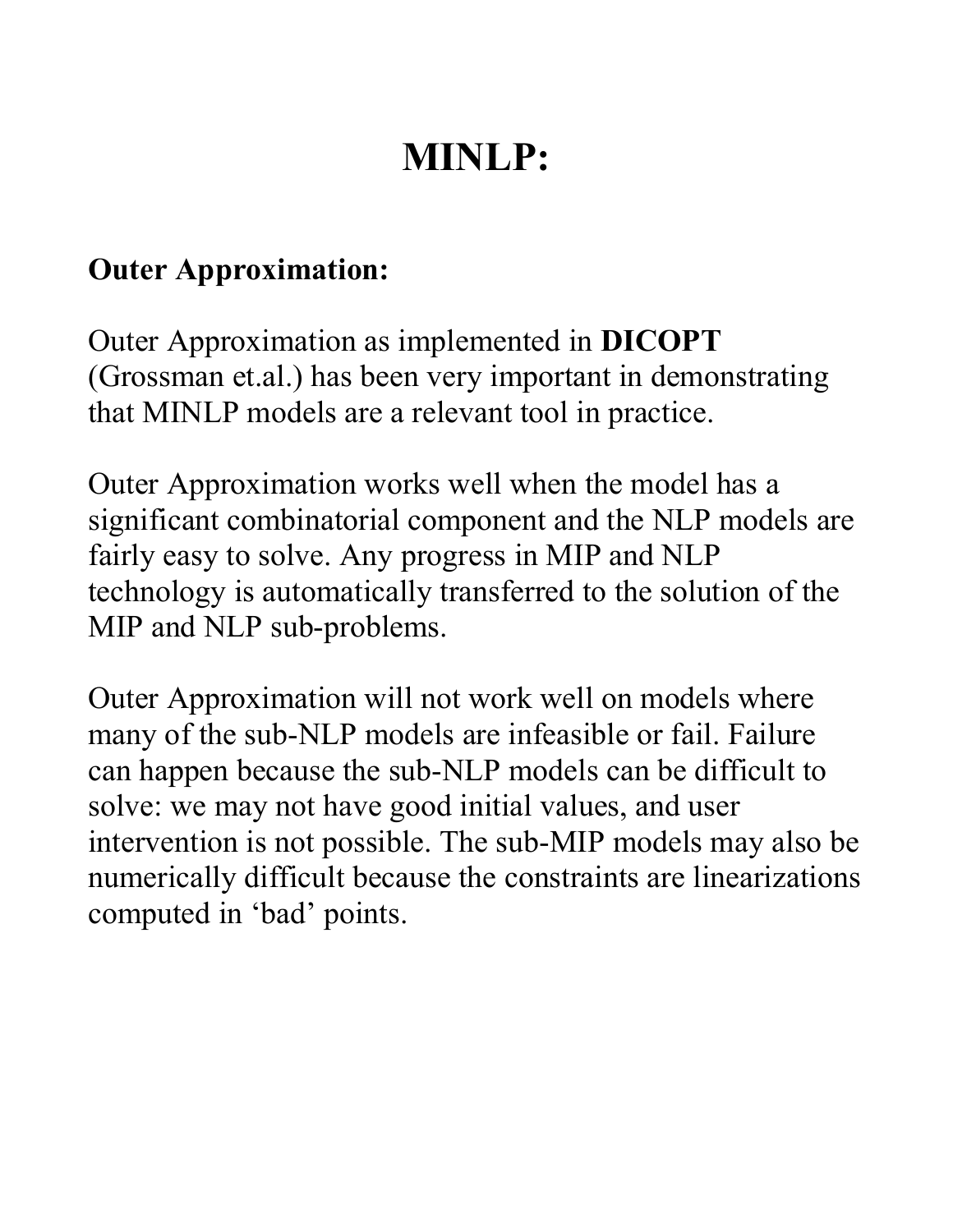#### **Branch and Bound:**

Branch and Bound requires the solution of a potentially very large number of NLP models and was therefore not considered viable initially. Progress in NLP technology and in more efficient restart of related sub-NLPs has made Branch and Bound an interesting alternative.

Branch and Bound works well on models with few discrete variables but significant nonlinear components. The gradual change of sub-models from the relaxed RMINLP to the more restricted sub-NLP nodes makes the solution of the sub-NLP relatively reliable and efficient.

Branch and Bound can be very slow on models with a significant combinatorial component. The number of sub-NLP become too large. The many developments in MIP (e.g. cuts) cannot easily be transferred to the nonlinear environment.

Implementations: SBB in GAMS, LINGO, Frontline etc.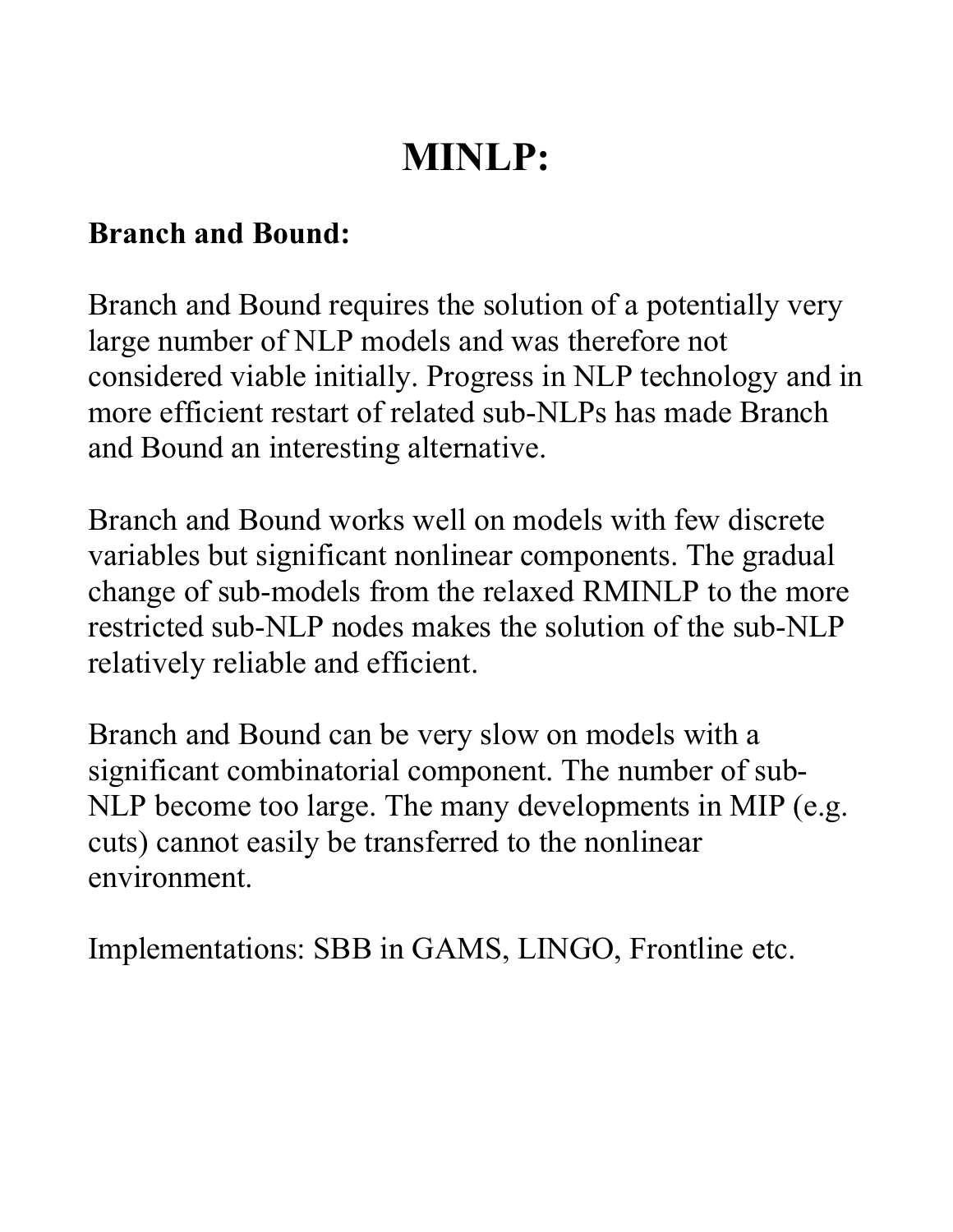#### **Common challenges:**

- What are good formulations?
- Can we develop preprocessing / cut generation using ideas from MIP?
- Use of alternative NLP solvers when sub-NLPs fail to solve. (Implemented in SBB. Can also be used with DICOPT).
- Combination of Outer Approximation and Branch and Bound.
- Local Solutions to the sub-NLP models.

With today's technology and lack of preprocessing, good formulations seems to be more important in MINLP than in MIP.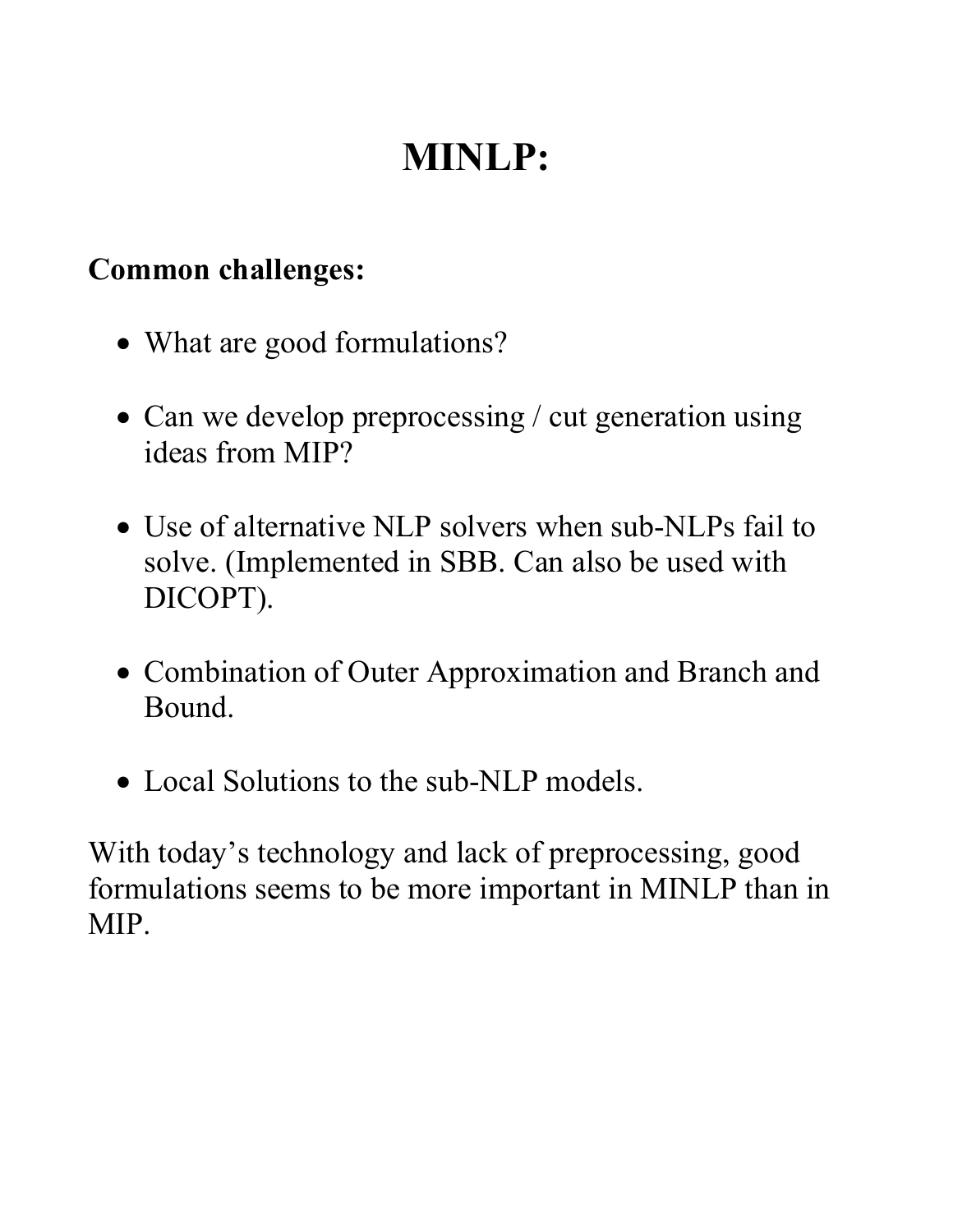## **GLOBAL:**

We are concerned with the **Global Optima** of models with Nonlinear Components.

All NLP and MINLP models are in principle Global Optimization problems. We have in the past accepted "Locally Optimal" solutions simply because we could not compute Global Optima.

The development of new methods is changing this.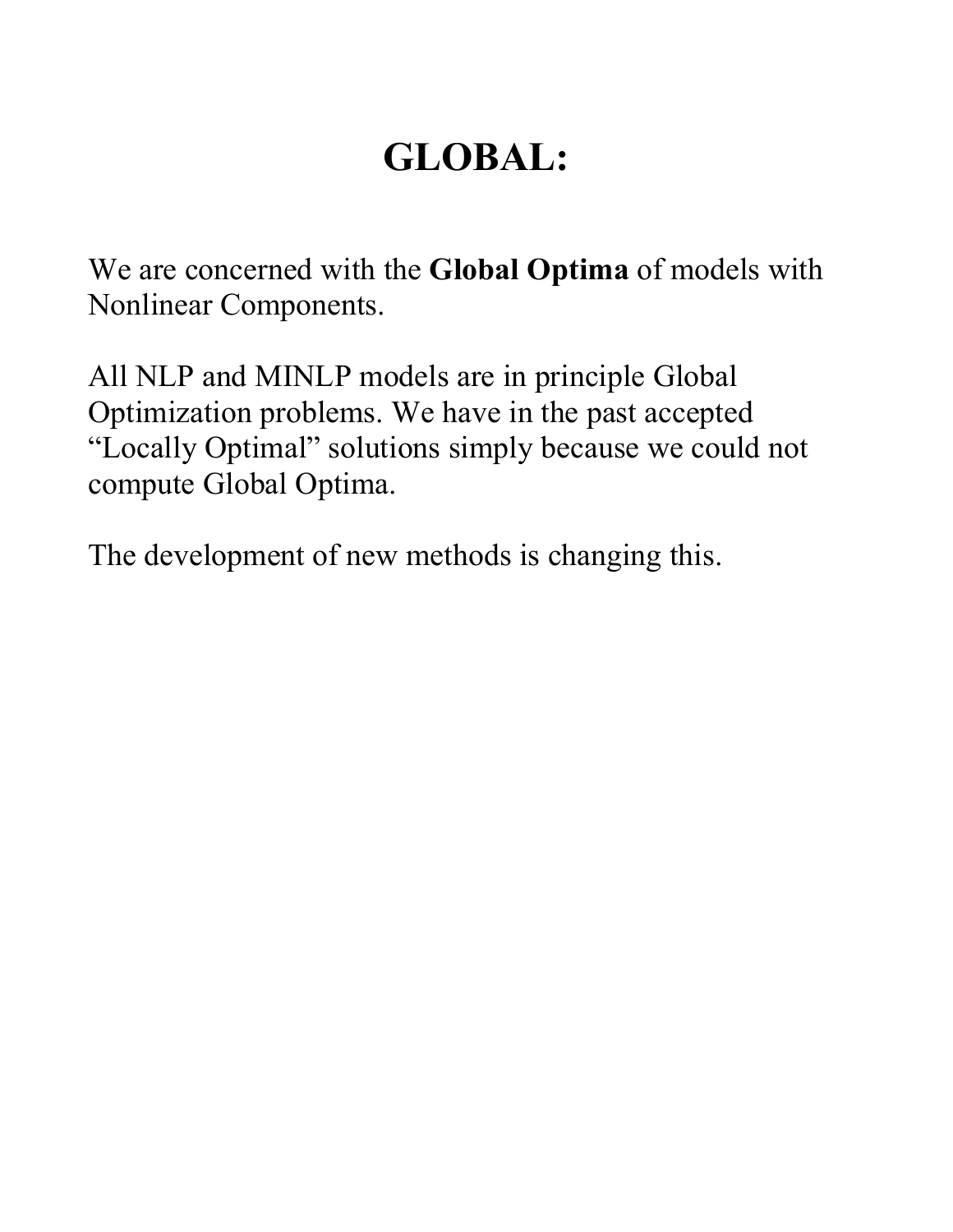## **GLOBAL:**

**Methods** (currently available or in progress with GAMS):

**BARON** (Branch and Reduce Optimization Navigator): Uses convex under-estimators and convex relaxations to compute guarantied bounds in a Branch and Bound context. Works on NLPs and MINLPs. The size of models solvable with **BARON** is limited because of the rigorous framework.

**OQNLP** (OptQuest Multi-start method with standard NLP sub-solvers): Uses structured search methods to generate intelligent initial points to standard local NLP solvers. Will generate good solutions, but without guaranties. Good stopping criteria are needed. Works on NLPs and MINLPs. **OQNLP** can be used for larger models than BARON.

**LGO** (Lipschitz Global Optimization): Global Optimizer based on Lipschitz continuity. Gives statistical measures of the quality of the solution. Works on NLPs. Experience with **LGO** is still limited.